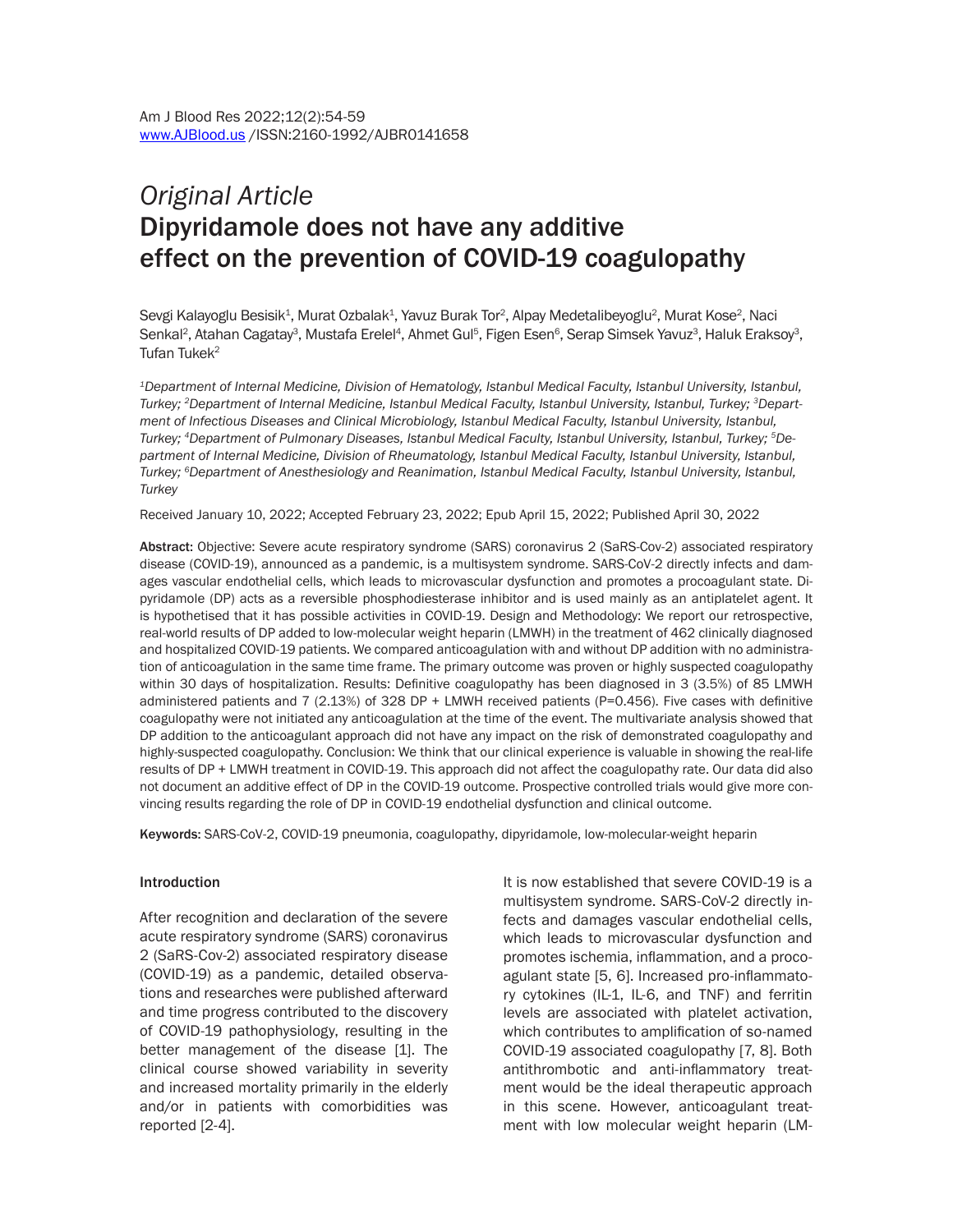WH) was proven to be associated with decreased 28-day mortality in patients with a sepsis-induced coagulopathy score (SIC) equal or more than 4 or D-dimer increase to six times of the upper limit of normal [9, 10].

Dipyridamole (DP) is an old drug, acting as a reversible phosphodiesterase (PDE) inhibitor and used mainly as an antiplatelet agent. Prevention of NETosis by promoting 3',5'-cyclic adenosine monophosphate (cAMP) generation in neutrophils, and broad-spectrum antiviral activity (especially against positive-stranded RNA viruses) are the possible additive activities of DP in COVID-19 [11, 12]. DP may also potentiate vascular-protective effects of endothelium-derived nitric oxide [13]. Here, we report the retrospective analysis of our singlecenter real-world experience of DP in COVID-19 treatment.

## Methodology

The institution established a scientific team just after the announcement of COVID-19 as a pandemic. Nose and throat swab was obtained from patients with suspected signs and symptoms of COVID-19 and RT-PCR analysis defined by the World Health Organization (WHO) was performed. Additionally, blood chemical analysis for inflammation and thoracic computed tomography (CT) were carried out [14]. CT findings were stratified as mild, moderate, and severe according to the five lobe scores [15, 16].

The treatment approach was designed according to the national COVID-19 treatment guideline. Patients with moderate or severe COVID-19 pneumonia were all hospitalized.

During follow-up, newly developed and documented arterial and/or venous thrombosis or disseminated intravascular coagulation (DIC) were recorded as COVID-19 coagulopathy. The clinical situations such as abrupt severe dyspnea and/or hypotension, accompanied by decreased oxygen saturation and striking D-Dimer elevation, however lacking documented thrombosis imaging, were stratified as highly suspected COVID-19 coagulopathy.

All patients received favipiravir according to the national guideline. Anticoagulant prophylaxis with LMWH was recommended in hospitalized patients and/or in cases with a D-dimer level ≥1000 U/ml. Enoxaparin was preferred as LMWH agent (1 mg/kg, q2d). At the third week of our first COVID-19 case detection, a DP (bid 75 mg orally for two months) has been added to the treatment protocol as the institution's initiative. The steroid agents were used as first-line for the treatment of macrophage activation syndrome and, anti-cytokine molecules either as anti-interleukin-1 or antiinterleukin-6 were used as the second line treatment.

COVID-19 diagnosis was primarily based on radiologic evaluation [16]. Thereby, SARS-Cov-2 PCR positive and negative patients were both included in the study. Patients having comorbidities associated with coagulopathy and/or those with history of thrombosis which may affect the COVID-19 outcome were excluded from the analysis.

We compared anticoagulation with and without DP, with no administration of anticoagulation in the same time frame. The primary outcome was proven or highly suspected coagulopathy within 30 days of hospital admission.

Continuous variables were presented as median and, the number of the categorical variable was given. The differences between groups were analyzed with  $\chi^2$  test. The risk factors were evaluated in the univariate and multivariate logistic regression models. The propensity score matching method was administered to find the best matching cohort for patients who did not receive LMWH, and similarly for those who did not receive DP. Statistical analysis was performed in the STATA 13 software.

## Results

We retrospectively analyzed our real-world COVID-19 cohort. A total of 510 patients were hospitalized with COVID-19 diagnosis between March 11<sup>th</sup> and May 5<sup>th</sup> of 2020. Forty-eight patients were excluded from the analysis due to insufficient data (n=16), active and mostly metastatic malignancy (n=11), pregnancy (n= 6), suspicious COVID-19 diagnosis (n=5), high d-dimers levels secondary to pathologic conditions other than COVID-19 (n=3), thrombosis unrelated with COVID-19 (n=3), extremely high levels of ferritin irrelevant with Covid-19 (n=2) and, being in the post-operative period (n=2).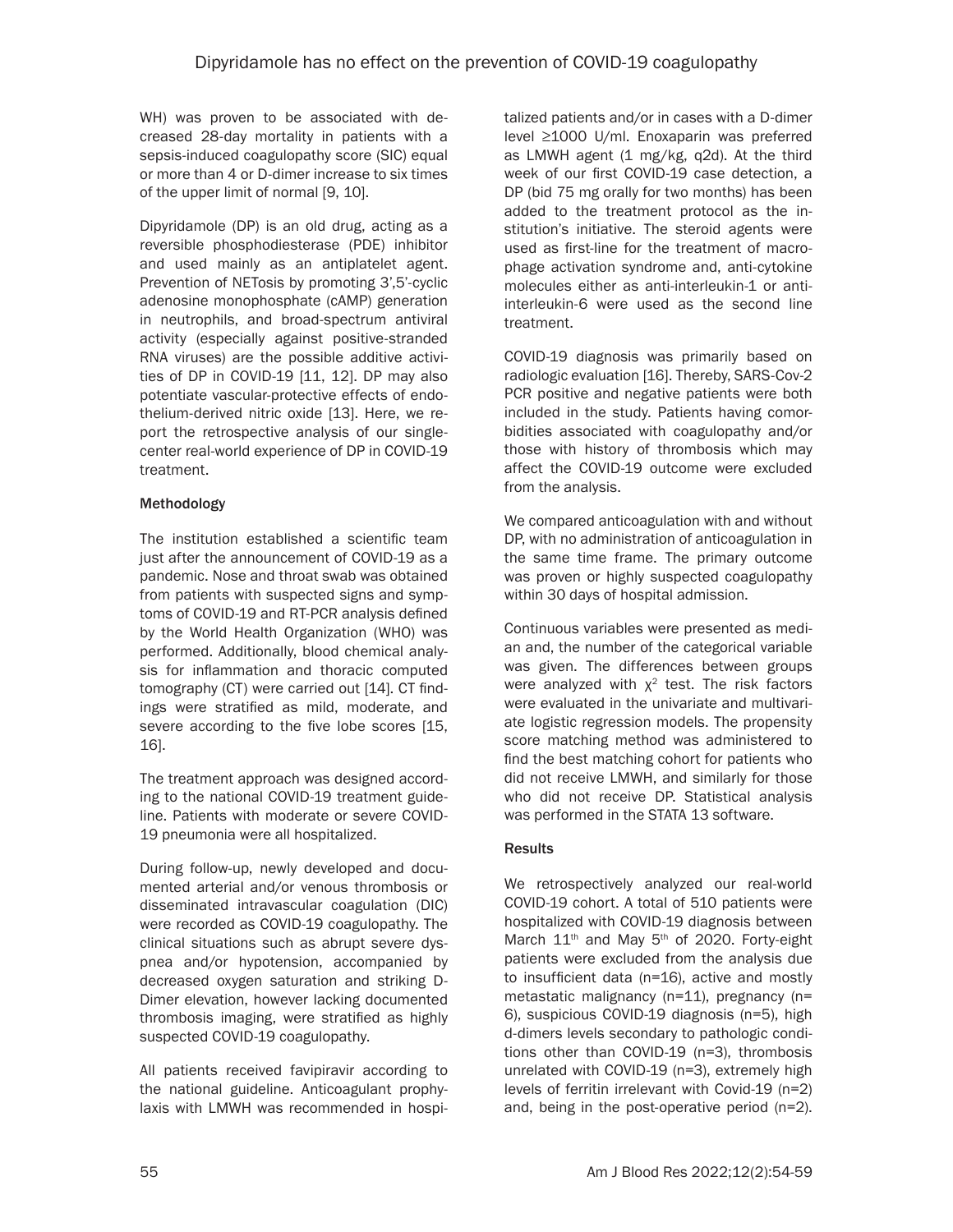|                                             | $n = 462$    |
|---------------------------------------------|--------------|
| Median Age (range)                          | 56 (23-98)   |
| Sex                                         |              |
| Female (%)                                  | 178 (38.5%)  |
| Male $(\%)$                                 | 284 (61.5%)  |
| Initial symptoms                            |              |
| Fatigue and myalgia                         | 432 (94%)    |
| Cough                                       | 389 (84%)    |
| Fever                                       | 224 (72%)    |
| <b>Dyspnea</b>                              | 198 (43%)    |
| Nausea                                      | 71 (15%)     |
| Diarrhea                                    | 54 (12%)     |
| Anosmia                                     | 38 (8%)      |
| Sputum                                      | 14 (3%)      |
| Initial vital signs                         |              |
| Median saturation on pulse oximetry (range) | 96% (70-100) |
| Median systolic blood pressure (range)      | 130 (80-250) |
| Median diastolic blood pressure (range)     | 75 (50-136)  |
| Median pulse rate (range)                   | 93 (66-190)  |
| Median respiratory rate (range)             | 18 (12-36)   |
| Comorbid conditions                         |              |
| Hypertension                                | 182 (40%)    |
| Diabetes mellitus                           | 100 (22%)    |
| COPD or Asthma                              | 56 (12%)     |
| Coronary artery disease                     | 51 (11%)     |
| Congestive heart failure                    | 30 (6.5%)    |
| Solid malignancy                            | 22(5)        |
| Hematologic malignancy                      | 13 (3%)      |
| The median number of comorbidities (range)  | $1(0-6)$     |
| COVID RT-PCR positive vs negative           | 285 vs 177   |

Table 1. Demographic characteristics, initial signs, and symptomatology

Among these 48 excluded patients, three patients had proven coagulopathy, and ten patients had highly suspected coagulopathy.

Four-hundred and sixty-two patients were included in the final analysis. The median age was 56 years (range: 23-98 years). The gender distribution showed male preponderance. SARS-CoV2 positivity was proven by RT-PCR in 62% of the cohort ( $n=285$ ) (Table 1). The demographic features, the laboratory values at the initial presentation, and at the time of the peak inflammatory period were given in Table 1. Thirteen patients did not receive anticoagulation. DP was used alone (n=36) or with LMWH (n=328). Eighty-five patients received LMWH only.

The overall definitive coagulopathy rate and higly-suspected coagulopathy were 3.25% (n=15) and 10.2% (n=47), respectively.

Seven of 15 definitive coagulopathy cases had arterial thrombosis, whereas 4 had venous thromboses and, 4 had DIC (Table 2). Arterial thromboses were observed as myocardial infarction (n= 5), arterial thrombosis in the extremity (n=1), and cerebrovascular event (n=1). The median time from COVID-19 diagnosis to arterial thrombosis was 4 days (range: 1-16). Venous thrombosis developed at a median of 10 days (range: 13-33), presenting as catheterrelated thrombosis (n=1), pulmonary embolism (n=1), cannula thrombosis of extracorporeal membrane oxygenation (n=1) and, deep vein thrombosis  $(n=1)$ .

All 4 cases with DIC had proven bacterial septicemia (one case with Pseudomonas, one with Klebsiella and Enterococcus, one with Pseudomonas and Acinetobacter, one with pan-resistant Klebsiella, and acinetobacter).

Definitive coagulopathy has been diagnosed in three of 85 LMWH administered patients (3.5%) and 7 of 328 DP + LMWH received patients (2.13%) (P=0.456). Five cases with definitive coagulopathy were not initiated any anticoagulation at the time of the event.

The highly suspected coagulopathy was observed in 31 patients who were administered DP in addition to LMWH (9.45%). It was observed in nine patients who were receiving LMWH only (10.58%) (P=0.752).

In the multivariate analysis, DP addition did not have any impact on lowering the risk of demonstrated coagulopathy or highly-suspected coagulopathy.

Dipiridamol addition to LMWH did not affect the COVID-19 outcome according to our analysis. Among LMWH administered patients, the need for anticytokine treatment (P=0.163), the rate of intensive care unit need (P=0.485) and intubation (P=0.580) were similar in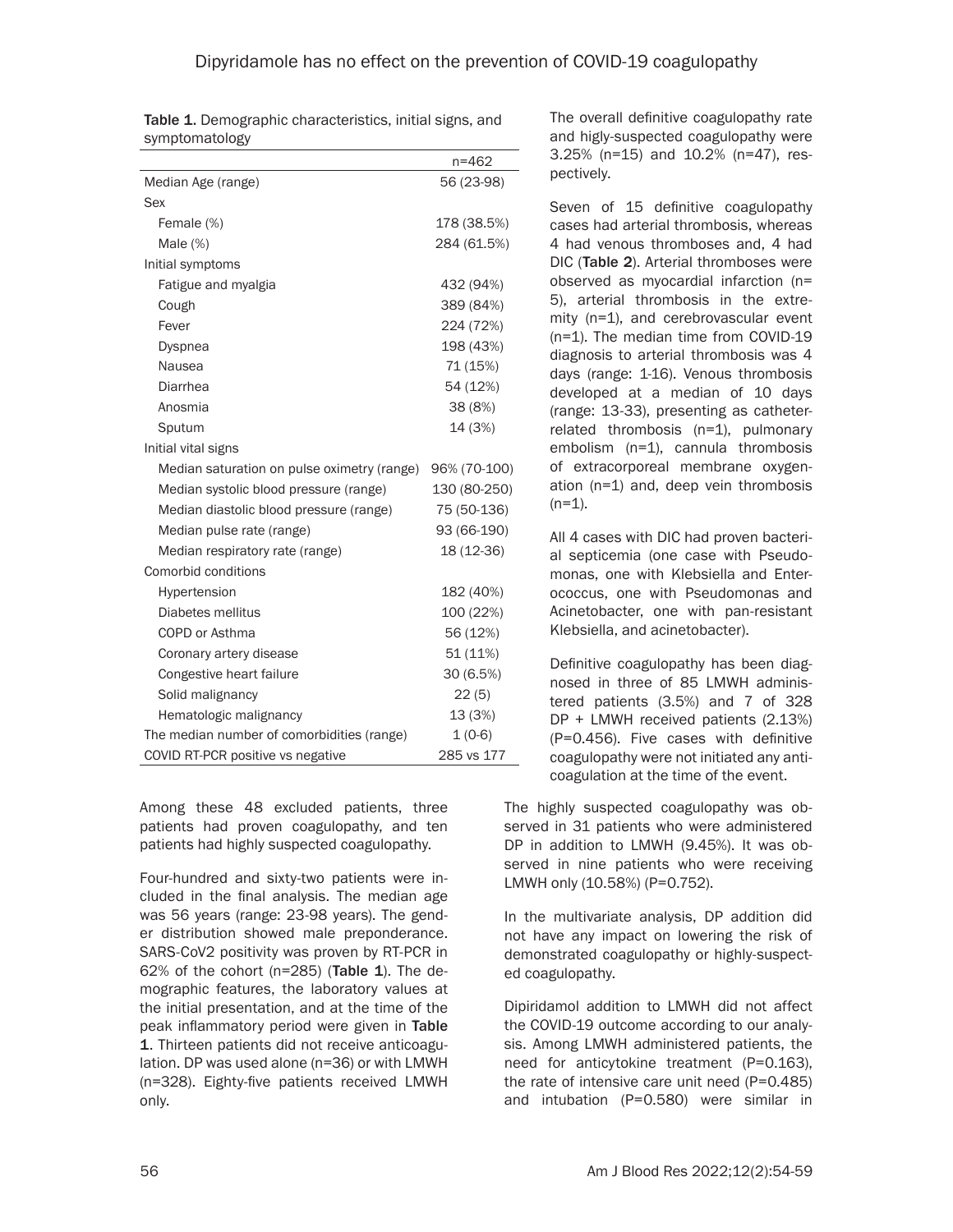| Case<br>number |   | Sex Age | Type          | Dipyridamole and LMWH status at the<br>time of thrombosis | Thrombotic event                                            | Time from the initiation of<br>COVID-19 related symptoms |
|----------------|---|---------|---------------|-----------------------------------------------------------|-------------------------------------------------------------|----------------------------------------------------------|
| 1              | M | 52      | Arterial      | On dipyridamole and LMWH treatment dose                   | ST elevated MI                                              | 11 days                                                  |
| 2              | M | 57      | Arterial      | None                                                      | ST elevated MI                                              | 2 days                                                   |
| 3              | M | 66      | Arterial      | On dipyridamole and LMWH prophylaxis dose                 | Non-ST elevated MI                                          | 16 days                                                  |
| 4              | M | 80      | Arterial      | None                                                      | Non-ST elevated MI                                          | 1 day                                                    |
| 5              | F | 81      | Arterial None |                                                           | Non-ST elevated MI                                          | 1 day                                                    |
| 6              | F | 55      |               | Arterial On LMWH prophylaxis dose                         | Generalized arterial thrombosis<br>of the lower extremities | 3 days                                                   |
| 7              | F | 40      | Arterial None |                                                           | Cerebrovascular accident                                    | 5 days                                                   |
| 8              | M | 43      | Venous None   |                                                           | DVT of the lower extremity                                  | 33 days                                                  |
| 9              | F | 80      | Venous        | On dipyridamole and LMWH treatment dose                   | DVT of the upper extremity                                  | 22 days                                                  |
| 10             | F | 68      | Venous        | On dipyridamole and LMWH prophylaxis dose                 | Thrombosis associated with<br>CVC and pulmonary emboli      | 16 days                                                  |
| 11             | M | 68      | Venous        | On LMWH prophylaxis dose                                  | Cannula thrombosis of ECMO                                  | 13 days                                                  |
| 12             | M | 81      |               | On LMWH prophylaxis dose                                  | <b>DIC</b>                                                  | 14 days                                                  |
| 13             | F | 72      |               | On dipyridamole and LMWH prophylaxis dose                 | <b>DIC</b>                                                  | 30 days                                                  |
| 14             | M | 86      |               | On dipyridamole and LMWH treatment dose                   | <b>DIC</b>                                                  | 5 days                                                   |
| 15             | M | 43      |               | On dipyridamole and LMWH treatment dose                   | <b>DIC</b>                                                  | 16 days                                                  |

Table 2. Characteristics of patients with thrombotic event

LMWH: Low-molecular weight heparin, MI: Myocardial infarction, ECMO: Extra-corporeal membrane oxygenation, CVC: Central venous catheter, DIC: Disseminated intravascular coagulopathy, DVT: Deep venous thrombosis.

between DP administered and not-administered cohorts. The non-survivor rate was 10.58% (n=9) and 6.58% (n=25) in LMWH only received group and in the DP added group, respectively (P=0.375). The time of hospitalization did not differ according to log-rank test (P=0.1422).

#### **Discussion**

Investigations strongly pointed that COVID-19 is accompanied with endothelial damage induced by activation of the coagulation cascade. Infiltration of the respiratory tissue by immune cells (neutrophils and/or macrophages and platelets) results in hypoxemia. This results in the secretion of hypoxia-inducible transcription factors and upregulated tissue factor expression. Activation of the complement system or release of pro-inflammatory cytokines, such as IL-1β and IL-6, increases the tissue damage [17-19].

Taking into consideration that COVID-19 involves primarily the endothelium, an ideal therapeutic approach would include both antithrombotic and anti-inflammatory agents. However, anticoagulation, especially with LMWH, was recommended as a potential protective approach [9], probably to prevent inflammationmediated (micro)thrombosis [20].

DP is a safe drug. During the pandemic, it was shown that it suppressed SARS-CoV-2 replication and promoted a type I interferon (IFN) response in both in vitro and animal studies [13]. It was showed that DP supplementation significantly decreased D-dimer concentrations, increased lymphocyte and platelet recovery, and improved clinical outcomes. Another study from China suggested DP as a potent inhibitor of SARS-COV-2 main protease [21], which was not validated by the US group [22]. In our study, the definitive coagulopathy ratio was 3.5% in LMWH administered patients which did not improve with DP addition (2.13%; P=0.456). The same situation was experienced in highly suspected coagulopathy cases; the rate of thrombosis was 9.45% in the DP + LMWH group, compared to the 10.58% in the LMWH only administered group (P=0.752).

Similar to our coagulopathy outcomes, we could not detect an effect of DP on COVID-19 outcome. It is not surprising, knowing that the main pathophysiologic mechanism of COVID-19 related organ damage is via endothelial damage and associated coagulopathy development. The rate of anti-cytokine treatment, need for intensive care unit and intubation were similar in between DP administered and not-administered cohorts. The non-survivor rate difference was also not different among LMWH received group and the DP added groups.

Our institution's decision of adding DP to the COVID-19 treatment protocol was based on its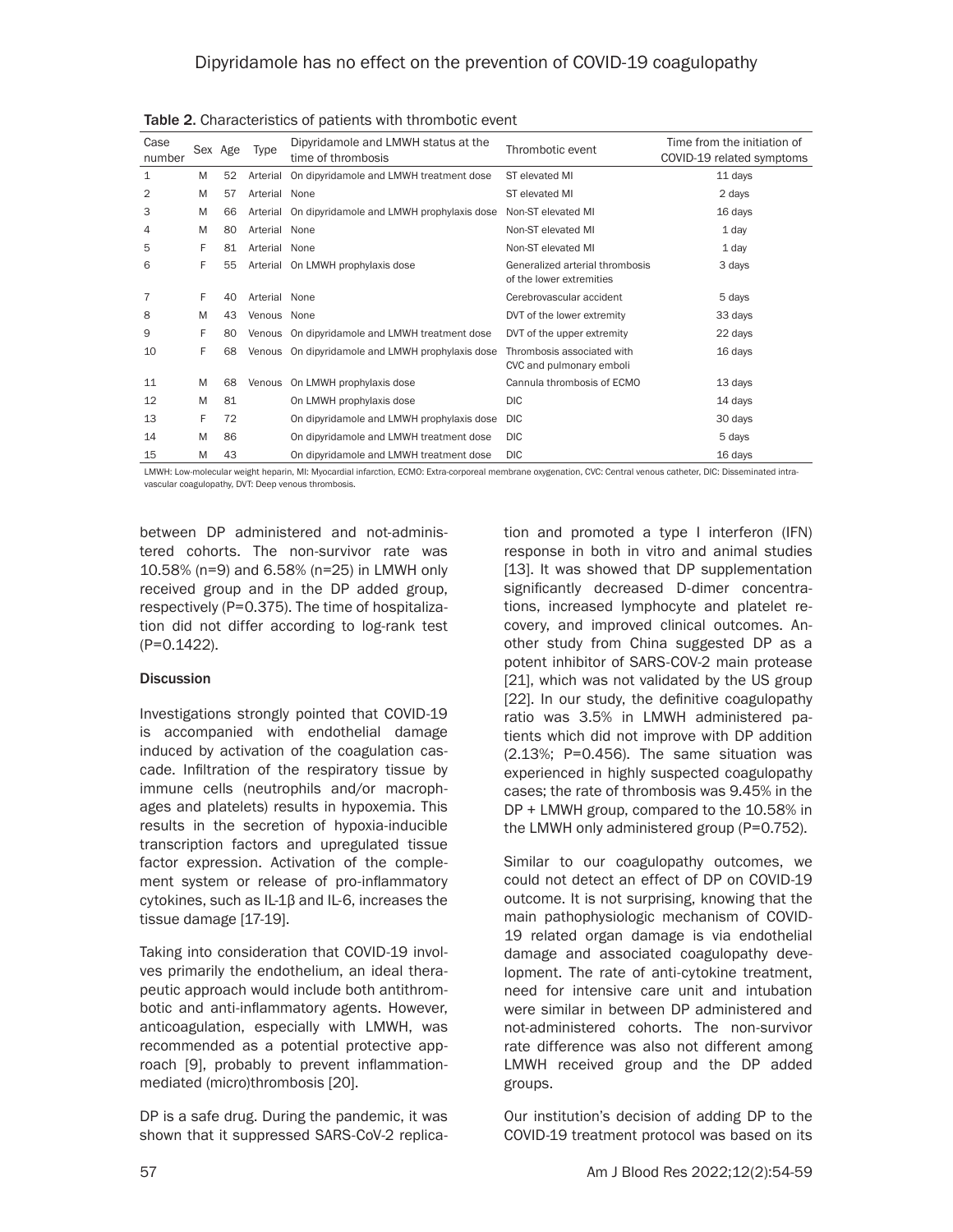potential multifunctional effects. It has vasoprotective activity. It also has suppressive role on local fibroblasts, resulting in decreased thromboinflammation and increased local antifibrotic effect in COVID-19 [16].

### **Conclusion**

We think that our clinical experience is valuable in showing the real-life results of DP + LMWH treatment in COVID-19. This approach did not affect the coagulopathy rate. Our data did also not document an additive effect of DP in the COVID-19 outcome. Prospective controlled trials would give more convincing results regarding the role of DP in COVID-19 endothelial dysfunction and clinical outcome.

### Acknowledgements

No funding source was used, and our study was approved by the Istanbul University Istanbul Medical Faculty ethical committee (nr:27/05/ 2020-85499).

### Disclosure of conflict of interest

None.

Address correspondence to: Sevgi Kalayoglu Besisik, Department of Internal Medicine, Division of Hematology, Istanbul Medical Faculty, Istanbul University, Istanbul, Turkey. Tel: +90532 394 4716; E-mail: sevgi.kalayoglu@Istanbul.edu.tr

## References

- [1] Zhu N, Zhang D, Wang W, Li X, Yang B, Song J, Zhao X, Huang B, Shi W, Lu R, Niu P, Zhan F, Ma X, Wang D, Xu W, Wu G, Gao GF and Tan W; China Novel Coronavirus Investigating and Research Team. A novel coronavirus from patients with pneumonia in China, 2019. N Engl J Med 2020; 382: 727-733.
- [2] Chen N, Zhou M, Dong X, Qu J, Gong F, Han Y, Qiu Y, Wang J, Liu Y, Wei Y, Xia J, Yu T, Zhang X and Zhang L. Epidemiological and clinical characteristics of 99 cases of 2019 novel coronavirus pneumonia in Wuhan, China: a descriptive study. Lancet 2020; 395: 507-513.
- [3] Huang C, Wang Y, Li X, Ren L, Zhao J, Hu Y, Zhang L, Fan G, Xu J, Gu X, Cheng Z, Yu T, Xia J, Wei Y, Wu W, Xie X, Yin W, Li H, Liu M, Xiao Y, Gao H, Guo L, Xie J, Wang G, Jiang R, Gao Z, Jin Q, Wang J and Cao B. Clinical features of patients infected with 2019 novel coronavirus in Wuhan, China. Lancet 2020; 395: 497-506.
- [4] Wang D, Hu B, Hu C, Zhu F, Liu X, Zhang J, Wang B, Xiang H, Cheng Z, Xiong Y, Zhao Y, Li Y, Wang X and Peng Z. Clinical characteristics of 138 hospitalized patients with 2019 novel coronavirus-infected pneumonia in Wuhan, China. JAMA 2020; 323: 1061-1069.
- [5] Goeijenbier M, van Wissen M, van de Weg C, Jong E, Gerdes VE, Meijers JC, Brandjes DP and van Gorp EC. Review: viral infections and mechanisms of thrombosis and bleeding. J Med Virol 2012; 84: 1680-1696.
- [6] Teuwen LA, Geldhof V, Pasut A and Carmeliet P. Author correction: COVID-19: the vasculature unleashed. Nat Rev Immunol 2020; 20: 448.
- [7] Hottz ED, Azevedo-Quintanilha IG, Palhinha L, Teixeira L, Barreto EA, Pão CRR, Righy C, Franco S, Souza TML, Kurtz P, Bozza FA and Bozza PT. Platelet activation and platelet-monocyte aggregate formation trigger tissue factor expression in patients with severe COVID-19. Blood 2020; 136: 1330-1341.
- [8] Levi M and van der Poll T. Coagulation and sepsis. Thromb Res 2017; 149: 38-44.
- [9] Connors JM and Levy JH. COVID-19 and its implications for thrombosis and anticoagulation. Blood 2020; 135: 2033-2040.
- [10] Gresele P, Momi S and Falcinelli E. Anti-platelet therapy: phosphodiesterase inhibitors. Br J Clin Pharmacol 2011; 72: 634-646.
- [11] Ali RA, Gandhi AA, Meng H, Yalavarthi S, Vreede AP, Estes SK, Palmer OR, Bockenstedt PL, Pinsky DJ, Greve JM, Diaz JA, Kanthi Y and Knight JS. Adenosine receptor agonism protects against NETosis and thrombosis in antiphospholipid syndrome. Nat Commun 2019; 10: 1916.
- [12] Fata-Hartley CL and Palmenberg AC. Dipyridamole reversibly inhibits mengovirus RNA replication. J Virol 2005; 79: 11062-11070.
- [13] Liu X, Li Z, Liu S, Sun J, Chen Z, Jiang M, Zhang Q, Wei Y, Wang X, Huang YY, Shi Y, Xu Y, Xian H, Bai F, Ou C, Xiong B, Lew AM, Cui J, Fang R, Huang H, Zhao J, Hong X, Zhang Y, Zhou F and Luo HB. Potential therapeutic effects of dipyridamole in the severely ill patients with COV-ID-19. Acta Pharm Sin B 2020; 10: 1205- 1215.
- [14] World Health Organization. World Health Organization - coronavirus disease (COVID-19) technical guidance: laboratory testing for 2019 nCoV in humans. Available at https://www. who.int/emergencies/diseases/novel-coronavirus-2019/technical-guidance/laboratoryguidance (accessed on June 9th, 2020) 2020.
- [15] Chung M, Bernheim A, Mei X, Zhang N, Huang M, Zeng X, Cui J, Xu W, Yang Y, Fayad ZA, Jacobi A, Li K, Li S and Shan H. CT imaging features of 2019 novel coronavirus (2019-nCoV). Radiology 2020; 295: 202-207.